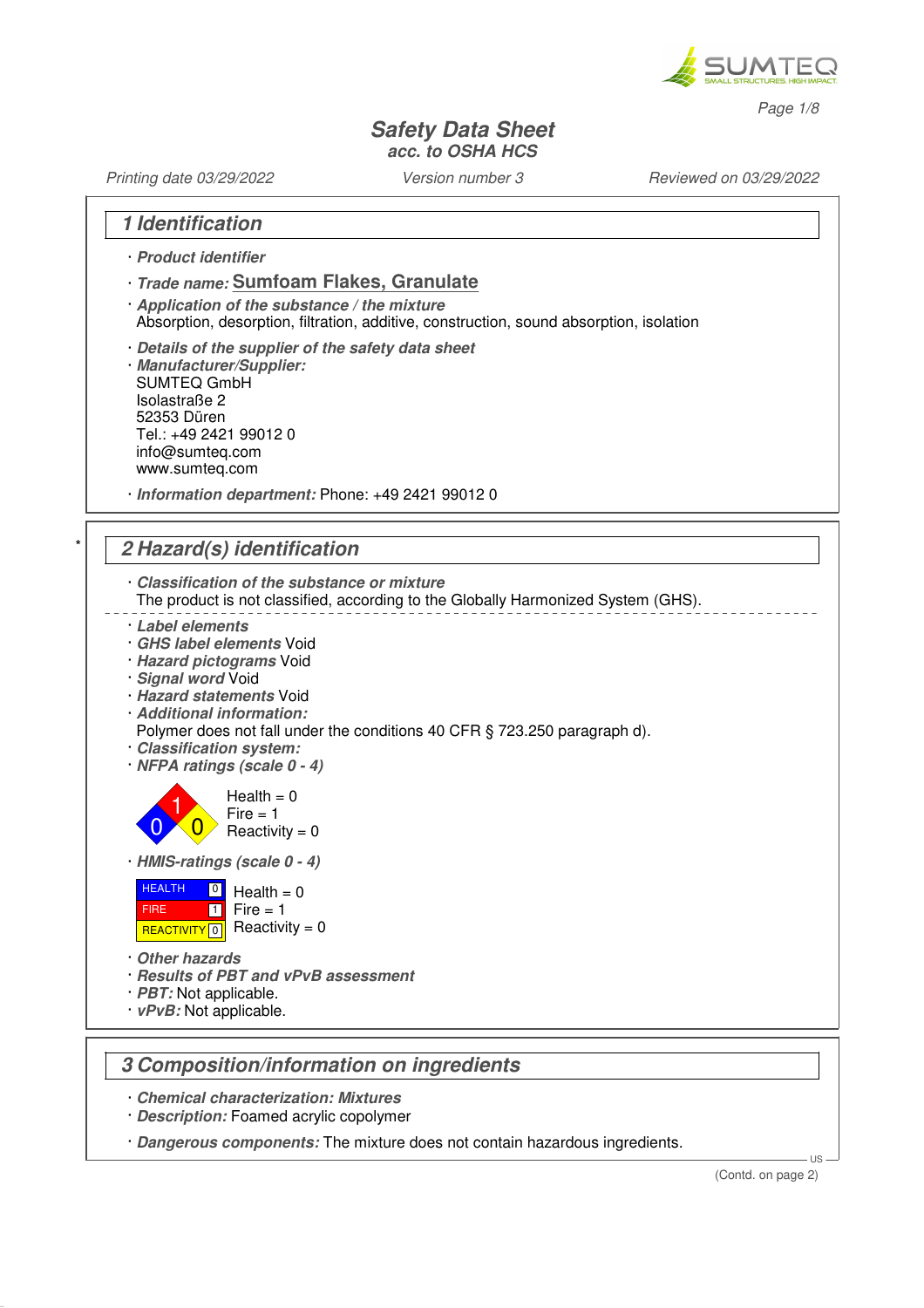Printing date 03/29/2022 Version number 3 Reviewed on 03/29/2022

#### **Trade name: Sumfoam Flakes, Granulate**

(Contd. of page 1)

### **4 First-aid measures**

- · **Description of first aid measures**
- · **General information:** No special measures required.
- · **After inhalation:** Supply fresh air; consult doctor in case of complaints.
- · **After skin contact:**

Generally the product does not irritate the skin.

- Wash with water and soap.
- · **After eye contact:** Rinse opened eye for several minutes under running water.
- Do not rub eyes dry, the mechanical stress can cause additional cornea damages.
- · **After swallowing:** Rinse out mouth with water.
- In case of disorders get medical advice.
- · **Information for doctor:**
- · **Most important symptoms and effects, both acute and delayed** No further relevant information available.
- · **Indication of any immediate medical attention and special treatment needed** A symptomatic therapy is to be induced.

## **5 Fire-fighting measures**

- · **Extinguishing media**
- · **Suitable extinguishing agents:** Foam, CO₂, dry chemicals, water spray
- · **For safety reasons unsuitable extinguishing agents:** Water with full jet
- · **Special hazards arising from the substance or mixture** During heating or in case of fire poisonous gases are produced. Carbon monoxide and carbon dioxide In certain fire conditions, traces of other toxic gases cannot be excluded. Do not inhale smoke and combustion products. High dust levels may create potential for explosions.
- · **Advice for firefighters**
- · **Protective equipment:** Wear self-contained respiratory protective device.
- · **Additional information** Use water to keep fire exposed containers cool.

# **6 Accidental release measures**

| Personal precautions, protective equipment and emergency procedures<br>Wear protective equipment. Keep unprotected persons away.<br>Avoid inhalation of dusts.<br><b>Environmental precautions:</b><br>Do not allow product to reach sewage system or any water course.<br>Do not allow to penetrate the ground/soil.<br>· Methods and material for containment and cleaning up:<br>Pick up mechanically.<br>Avoid dust generation.<br>Send for recovery or disposal in suitable receptacles.<br>· Reference to other sections<br>See Section 7 for information on safe handling.<br>See Section 8 for information on personal protection equipment.<br>See Section 13 for disposal information.<br>· Protective Action Criteria for Chemicals |             |
|------------------------------------------------------------------------------------------------------------------------------------------------------------------------------------------------------------------------------------------------------------------------------------------------------------------------------------------------------------------------------------------------------------------------------------------------------------------------------------------------------------------------------------------------------------------------------------------------------------------------------------------------------------------------------------------------------------------------------------------------|-------------|
| $PAC-1$ :                                                                                                                                                                                                                                                                                                                                                                                                                                                                                                                                                                                                                                                                                                                                      |             |
| $9003-53-6$ polystyrene                                                                                                                                                                                                                                                                                                                                                                                                                                                                                                                                                                                                                                                                                                                        | 85 mg/m $3$ |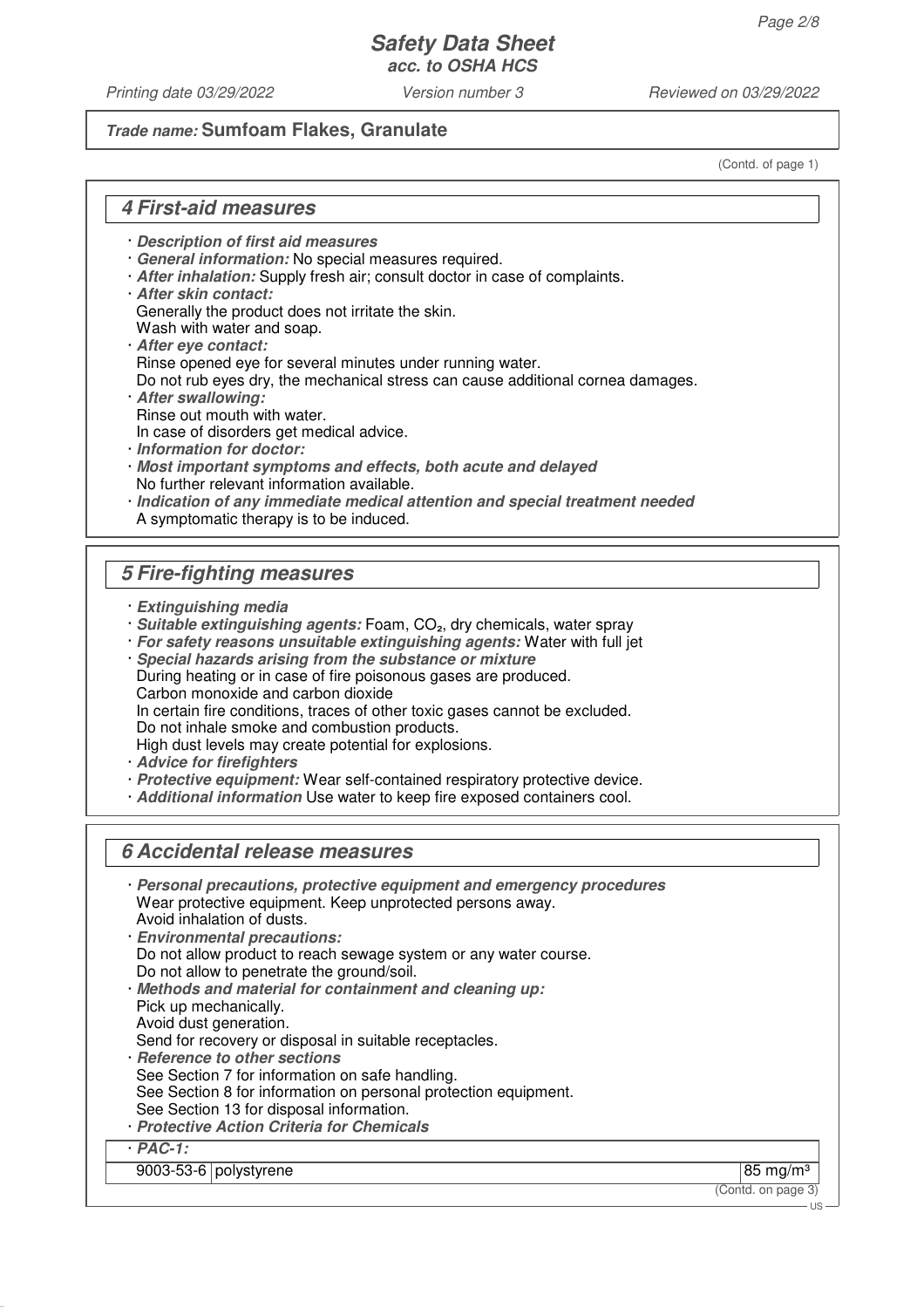Printing date 03/29/2022 Version number 3 Reviewed on 03/29/2022

#### **Trade name: Sumfoam Flakes, Granulate**

(Contd. of page 2)

· **PAC-2:**

 $9003-53-6$  polystyrene  $\vert$  550 mg/m<sup>3</sup>

· **PAC-3:**

9003-53-6 polystyrene 4,700 mg/m<sup>3</sup>

# **7 Handling and storage**

· **Handling:**

- · **Precautions for safe handling** Ensure good ventilation/exhaustion at the workplace. Prevent formation of dust.
- Any deposit of dust which cannot be avoided must be regularly removed. Avoid inhalation of dusts.
- Avoid contact with eyes and skin.
- · **Information about protection against explosions and fires:**

Keep away from sources of ignition - do not smoke.

Protect against electrostatic charges.

Dust can combine with air to form an explosive mixture.

At high concentrations of dust there is a risk of ignition.

· **Conditions for safe storage, including any incompatibilities**

· **Storage:**

- · **Requirements to be met by storerooms and receptacles:** Keep container tightly closed.
- · **Information about storage in one common storage facility:** Not required.
- · **Further information about storage conditions:** Protect from direct sunlight.

Store in cool, dry conditions in a well ventilated area.

· **Specific end use(s)** No further relevant information available.

# \* **8 Exposure controls/personal protection**

· **Additional information about design of technical systems:** Ensure adequate ventilation, especially in closed rooms.

- · **Components with limit values that require monitoring at the workplace:** General threshold value for dust: - respirable fraction: 1,25 mg/m<sup>3</sup>
- inhalable fraction:  $10 \text{ mg/m}^3$
- · **Additional information:** The lists that were valid during the creation were used as basis.

- · **Personal protective equipment:**
- · **General protective and hygienic measures:** Do not eat, drink, smoke or sniff while working. Wash hands before breaks and at the end of work. Wash hands always after use.
- · **Breathing equipment:** Approved dust respirators must be used for dusty conditions or if dust levels exceed established standards.
- · **Protection of hands:** Protective gloves are recommended at frequent and/or long-term skin contact with the product.
- · **Material of gloves** Nitrile rubber, NBR Chloroprene rubber, CR

Recommended thickness of the material:  $\geq 0.1$  mm

(Contd. on page 4)

<sup>·</sup> **Control parameters**

<sup>·</sup> **Exposure controls**

US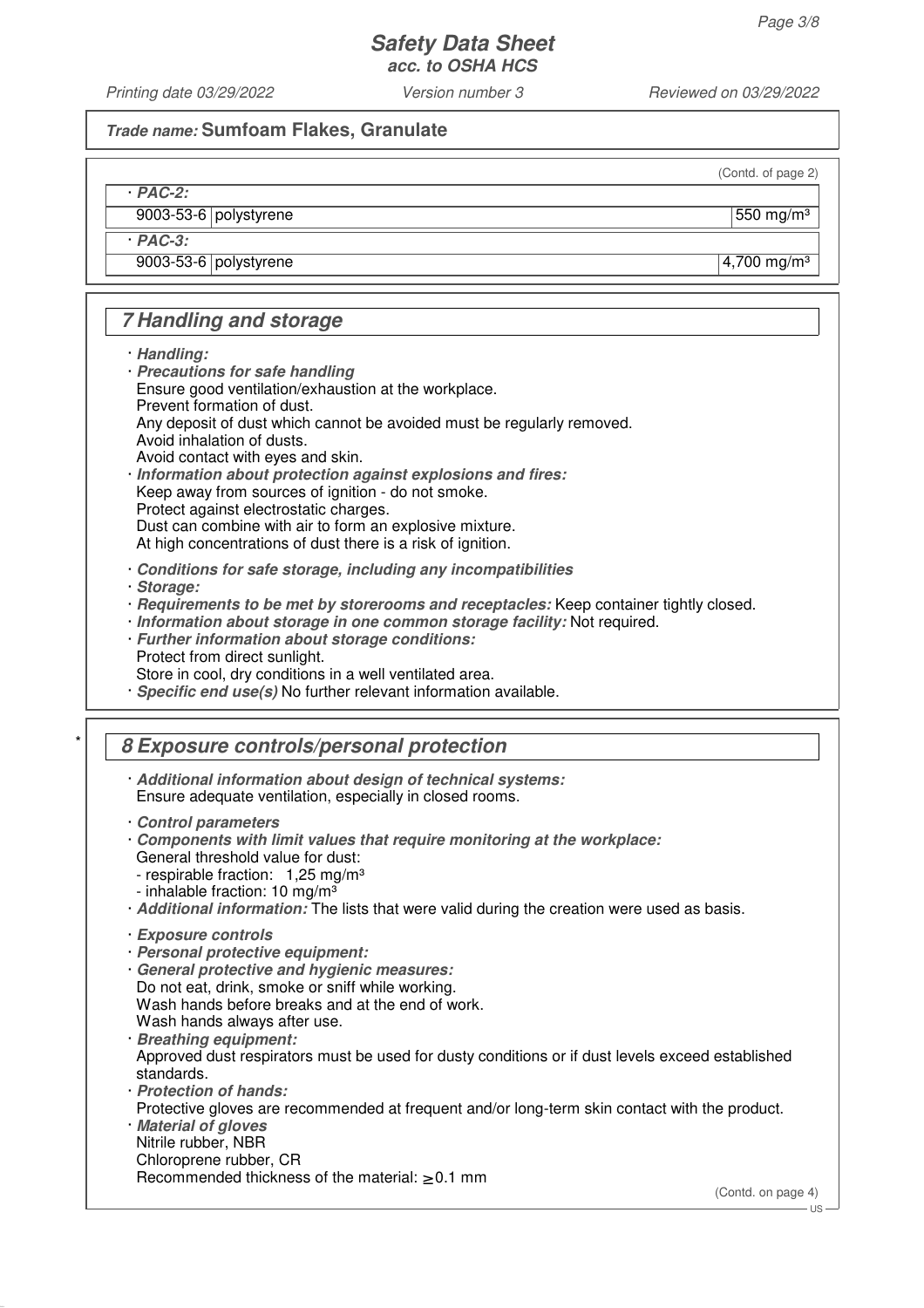Printing date 03/29/2022 Version number 3 Reviewed on 03/29/2022

## **Trade name: Sumfoam Flakes, Granulate**

(Contd. of page 3)

· **Penetration time of glove material** With solid dry substances permeation is not to be expected. Therefore the breakthrough-time for this protective glove has not been measured.

· **Eye protection:** Safety glasses

· **Body protection:** Protective work clothing

# \* **9 Physical and chemical properties**

| Information on basic physical and chemical properties<br><b>General Information</b> |                                                                                                                                                                                                                                             |
|-------------------------------------------------------------------------------------|---------------------------------------------------------------------------------------------------------------------------------------------------------------------------------------------------------------------------------------------|
| · Appearance:                                                                       |                                                                                                                                                                                                                                             |
| Form:                                                                               | Solid                                                                                                                                                                                                                                       |
| Color:                                                                              | White                                                                                                                                                                                                                                       |
| · Odor:                                                                             | Odorless                                                                                                                                                                                                                                    |
| Odor threshold:                                                                     | Not determined.                                                                                                                                                                                                                             |
| · pH-value:                                                                         | Not applicable.                                                                                                                                                                                                                             |
|                                                                                     |                                                                                                                                                                                                                                             |
| Change in condition                                                                 |                                                                                                                                                                                                                                             |
| <b>Melting point/Melting range:</b>                                                 | Undetermined.                                                                                                                                                                                                                               |
| <b>Boiling point/Boiling range:</b>                                                 | Undetermined.                                                                                                                                                                                                                               |
| · Flash point:                                                                      | Not applicable.                                                                                                                                                                                                                             |
| · Flammability (solid, gaseous):                                                    | combustible                                                                                                                                                                                                                                 |
| · Ignition temperature:                                                             | Not determined.                                                                                                                                                                                                                             |
| · Decomposition temperature:                                                        | Not determined.                                                                                                                                                                                                                             |
| · Auto igniting:                                                                    | Not determined.                                                                                                                                                                                                                             |
| · Danger of explosion:                                                              | Product is not explosive. However, formation of<br>explosive air/dust mixtures is possible.<br>When handling dry product in powder form take<br>precautionary measures against static discharges to<br>avoid ignitions and dust explosions. |
| · Explosion limits:                                                                 |                                                                                                                                                                                                                                             |
| Lower:                                                                              | Not determined.                                                                                                                                                                                                                             |
| <b>Upper:</b>                                                                       | Not determined.                                                                                                                                                                                                                             |
| · Vapor pressure:                                                                   | Not applicable.                                                                                                                                                                                                                             |
| $\cdot$ Density at 20 $\degree$ C (68 $\degree$ F):                                 | 50 - 150 kg/m <sup>3</sup>                                                                                                                                                                                                                  |
| · Relative density                                                                  | Not determined.                                                                                                                                                                                                                             |
| · Vapor density                                                                     | Not applicable.                                                                                                                                                                                                                             |
| · Evaporation rate                                                                  | Not applicable.                                                                                                                                                                                                                             |
| · Solubility in / Miscibility with                                                  |                                                                                                                                                                                                                                             |
| Water:                                                                              | Insoluble.                                                                                                                                                                                                                                  |
| · Segregation coefficient (n-octanol/water): Not determined.                        |                                                                                                                                                                                                                                             |
| · Viscosity:                                                                        |                                                                                                                                                                                                                                             |
| <b>Dynamic:</b>                                                                     | Not applicable.                                                                                                                                                                                                                             |
| <b>Kinematic:</b>                                                                   | Not applicable.                                                                                                                                                                                                                             |
|                                                                                     |                                                                                                                                                                                                                                             |
| · Solvent content:                                                                  |                                                                                                                                                                                                                                             |
| <b>VOC content:</b>                                                                 | 0.00%                                                                                                                                                                                                                                       |
| <b>Solids content:</b>                                                              | 100.0%                                                                                                                                                                                                                                      |
|                                                                                     | (Contd. on page 5)                                                                                                                                                                                                                          |

US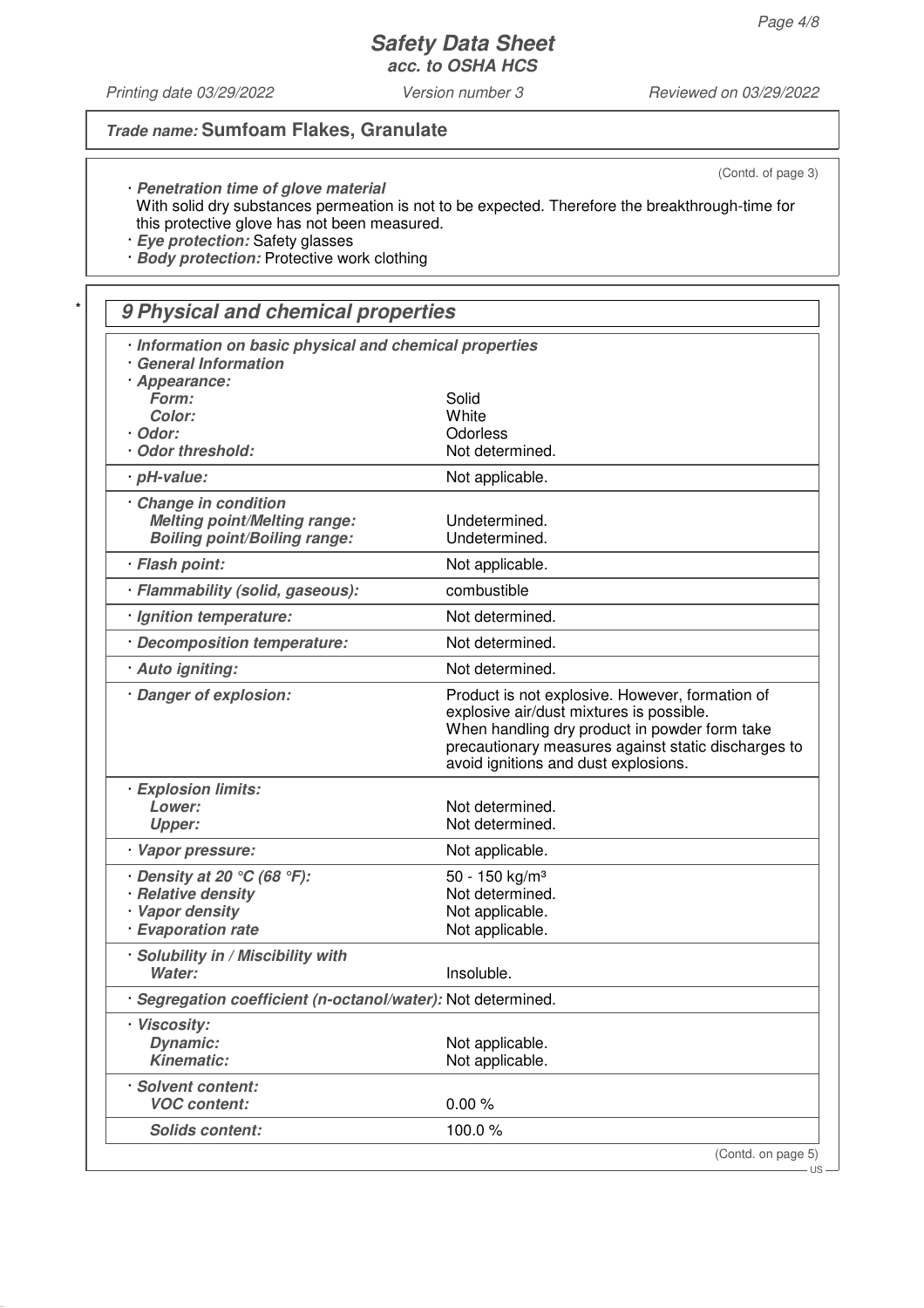Printing date 03/29/2022 Version number 3 Reviewed on 03/29/2022

**Trade name: Sumfoam Flakes, Granulate**

(Contd. of page 4)

· **Other information** No further relevant information available.

# **10 Stability and reactivity**

- · **Reactivity** No further relevant information available.
- · **Chemical stability**
- · **Thermal decomposition / conditions to be avoided:** No decomposition if used and stored according to specifications. Avoid direct sunlight, heat and ignition sources. Under normal conditions of use and storage (dry) the product is stable.
- · **Possibility of hazardous reactions** No dangerous reactions known.
- · **Conditions to avoid** No further relevant information available.
- · **Incompatible materials:** No further relevant information available.
- · **Hazardous decomposition products:**

None in case of intended use and storage in compliance with instructions.

## **11 Toxicological information**

· **Information on toxicological effects**

- · **Additional toxicological information:** The substance is not subject to classification.
- · **Carcinogenic categories**
- · **IARC (International Agency for Research on Cancer)**

All components have the value 3.

· **NTP (National Toxicology Program)**

None of the ingredients is listed.

· **OSHA-Ca (Occupational Safety & Health Administration)**

None of the ingredients is listed.

## **12 Ecological information**

- · **Toxicity**
- · **Aquatic toxicity:** No further relevant information available.
- · **Persistence and degradability** Heavily biodegradable
- · **Other information:** There are no data available about the preparation.
- · **Behavior in environmental systems:**
- · **Bioaccumulative potential** No further relevant information available.
- · **Mobility in soil** No further relevant information available.
- · **Additional ecological information:**
- · **General notes:** Not hazardous for water.
- · **Results of PBT and vPvB assessment**
- · **PBT:** Not applicable.
- · **vPvB:** Not applicable.
- · **Other adverse effects** No further relevant information available.

## **13 Disposal considerations**

· **Waste treatment methods**

· **Recommendation:**

Can be burned with household garbage after consulting with the waste disposal facility operator and the pertinent authorities and adhering to the necessary technical regulations.

(Contd. on page 6)

US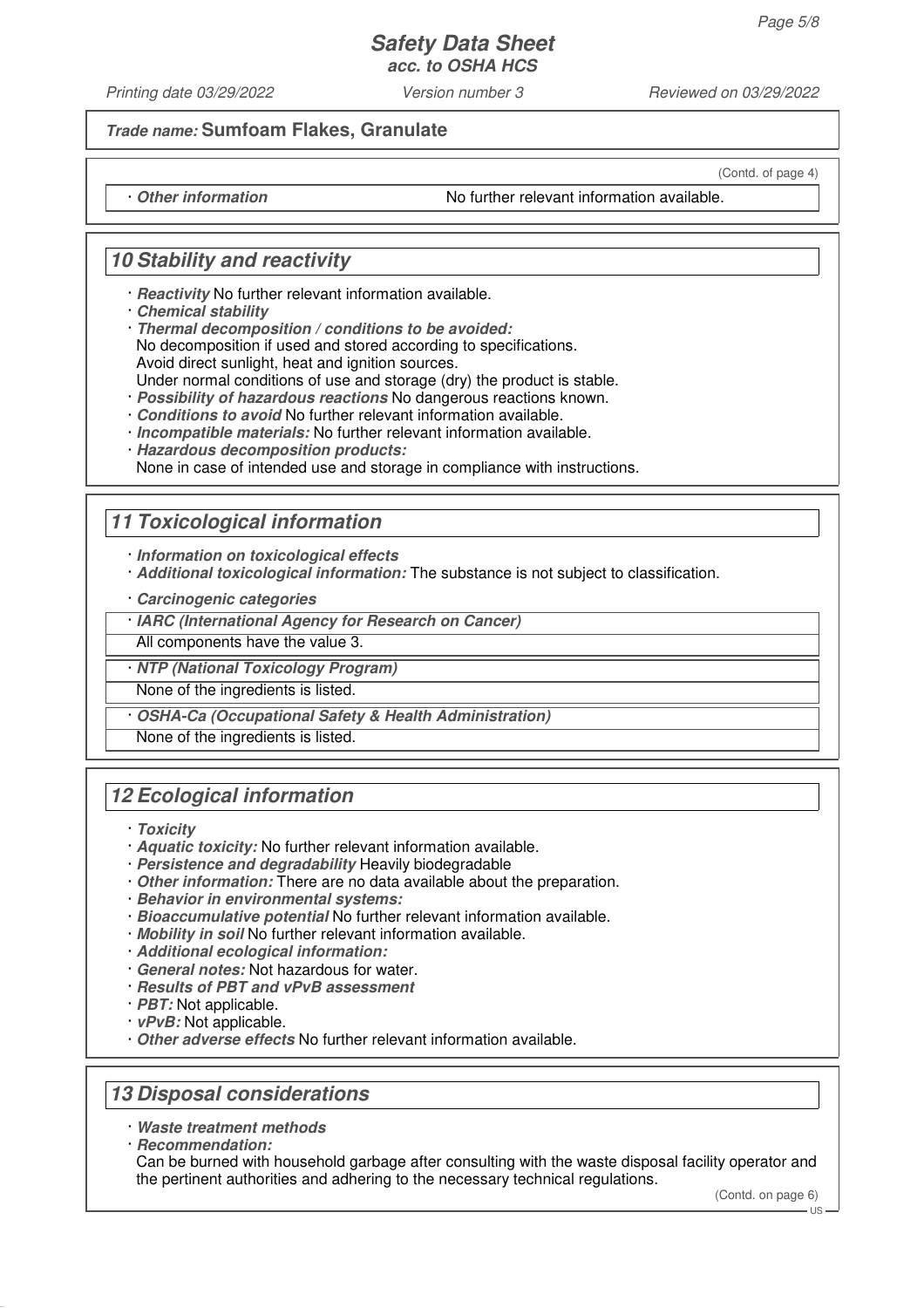Printing date 03/29/2022 Version number 3 Reviewed on 03/29/2022

### **Trade name: Sumfoam Flakes, Granulate**

(Contd. of page 5) The unused material is not classified as hazardous waste as defined by 42 USC Chapter 82 §6903. Depending on the application the regulation for the absorbed media apply.

· **Uncleaned packagings:**

· **Recommendation:**

Dispose of packaging according to regulations on the disposal of packagings. Non contaminated packagings can be used for recycling. Packagings that cannot be cleansed are to be disposed of in the same manner as the product.

# **14 Transport information** · **UN-Number** · **DOT, ADR/ADN, IMDG, IATA** Void · **UN proper shipping name** · **DOT, ADR/ADN, IMDG, IATA** Void · **Transport hazard class(es)** · **DOT** · **Class** Void No hazardous good · **ADR/ADN, ADN, IMDG**

| <i>HUNAUN, AUN, IIIIU</i> G<br>· Class                                              | Void                                                 |
|-------------------------------------------------------------------------------------|------------------------------------------------------|
| · IATA<br>· Class                                                                   | Void<br><b>Not Restricted</b>                        |
| <b>Packing group</b><br>· DOT, ADR/ADN, IMDG, IATA                                  | Void                                                 |
| <b>Environmental hazards:</b>                                                       | Not applicable.                                      |
| · Special precautions for user                                                      | Not applicable.                                      |
| · Transport in bulk according to Annex II of<br><b>MARPOL73/78 and the IBC Code</b> | Not applicable.                                      |
| · Transport/Additional information:                                                 | Not dangerous according to the above specifications. |
| <b>UN</b> "Model Regulation":                                                       | Void                                                 |

### **15 Regulatory information**

· **Safety, health and environmental regulations/legislation specific for the substance or mixture**

No further relevant information available.

· **Sara**

- · **Section 355 (extremely hazardous substances):**
- None of the ingredient is listed.
- · **Section 313 (Specific toxic chemical listings):**
- None of the ingredients is listed.
- · **TSCA (Toxic Substances Control Act):**
- All components have the value ACTIVE.
- · **Hazardous Air Pollutants**
- None of the ingredients is listed.

(Contd. on page 7)

US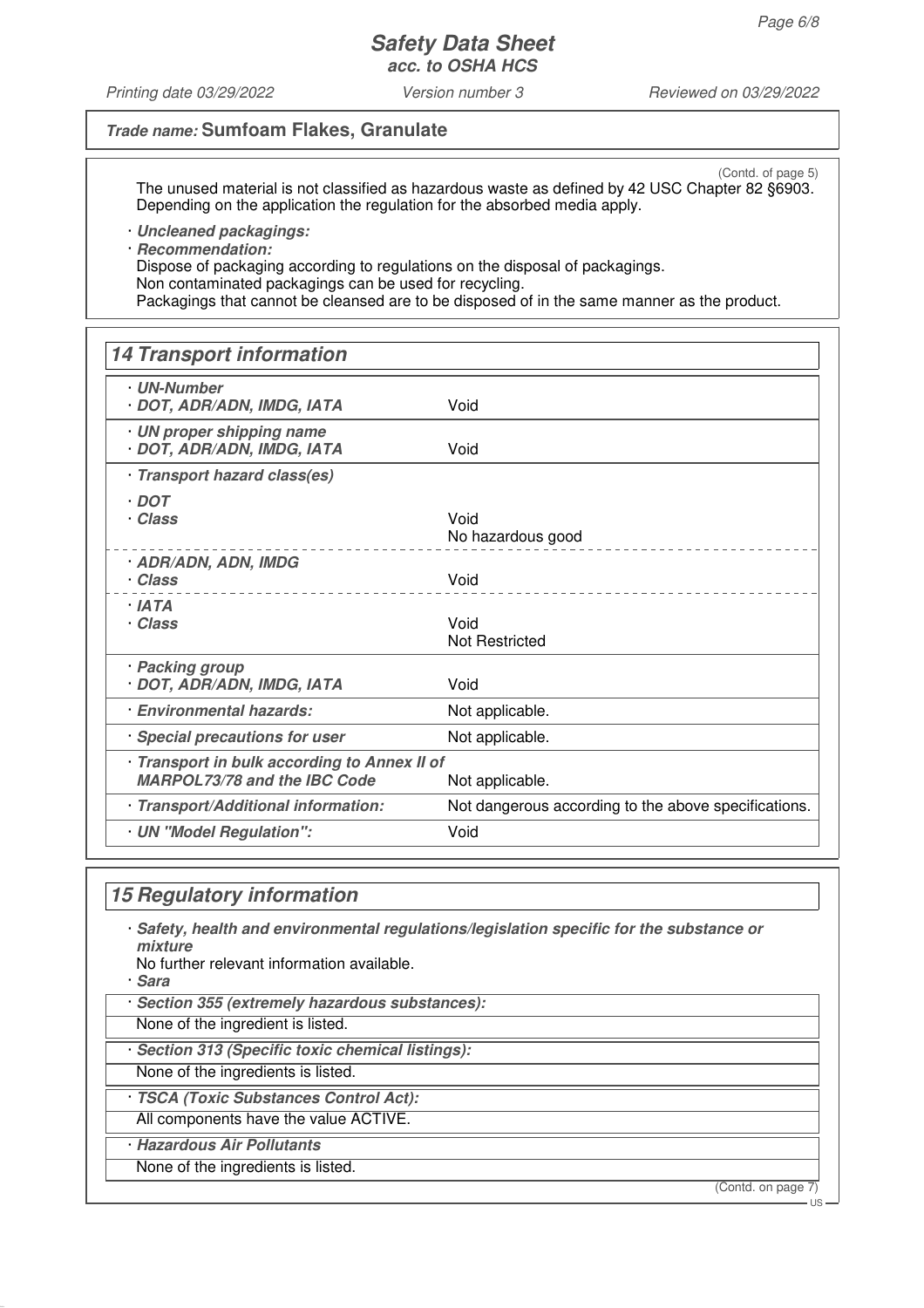Printing date 03/29/2022 Version number 3 Reviewed on 03/29/2022

#### **Trade name: Sumfoam Flakes, Granulate**

(Contd. of page 6)

| · Proposition 65                                                   |
|--------------------------------------------------------------------|
| Chemicals known to cause cancer:                                   |
| None of the ingredients is listed.                                 |
| Chemicals known to cause reproductive toxicity for females:        |
| None of the ingredients is listed.                                 |
| Chemicals known to cause reproductive toxicity for males:          |
| None of the ingredients is listed.                                 |
| Chemicals known to cause developmental toxicity:                   |
| None of the ingredients is listed.                                 |
| Cancerogenity categories                                           |
| · EPA (Environmental Protection Agency)                            |
| None of the ingredients is listed.                                 |
| · TLV (Threshold Limit Value)                                      |
| None of the ingredients is listed.                                 |
| · NIOSH-Ca (National Institute for Occupational Safety and Health) |
| None of the ingredients is listed.                                 |
| Canadian substance listings:                                       |
| Canadian Domestic Substances List (DSL)                            |
| All ingredients are listed.                                        |
| Canadian Ingredient Disclosure list (limit 0.1%)                   |
| None of the ingredients is listed.                                 |
| Canadian Ingredient Disclosure list (limit 1%)                     |
| None of the ingredients is listed.                                 |

· **Chemical safety assessment:** A Chemical Safety Assessment has not been carried out.

# **16 Other information**

This information is based on our present knowledge. However, this shall not constitute a guarantee for any specific product features and shall not establish a legally valid contractual relationship.

· **Department issuing SDS:**

D DEKRA This Safety Data Sheet has been drawn up in cooperation with: DEKRA Assurance Services GmbH, Hanomagstr. 12, D-30449 Hanover, Germany, phone: (+49) 511 42079 - 0, reach@dekra.com.

© DEKRA Assurance Services GmbH. Changing this documents is subject to explicit acceptance by DEKRA Assurance Services GmbH.

· **Contact:**

· **Date of preparation / last revision** 03/29/2022 / 2

· **Abbreviations and acronyms:** ADR: Accord relatif au transport international des marchandises dangereuses par route (European Agreement Concerning the International Carriage of Dangerous Goods by Road) IMDG: International Maritime Code for Dangerous Goods DOT: US Department of Transportation IATA: International Air Transport Association EINECS: European Inventory of Existing Commercial Chemical Substances ELINCS: European List of Notified Chemical Substances CAS: Chemical Abstracts Service (division of the American Chemical Society) NFPA: National Fire Protection Association (USA) HMIS: Hazardous Materials Identification System (USA) VOC: Volatile Organic Compounds (USA, EU) PBT: Persistent, Bioaccumulative and Toxic vPvB: very Persistent and very Bioaccumulative NIOSH: National Institute for Occupational Safety OSHA: Occupational Safety & Health